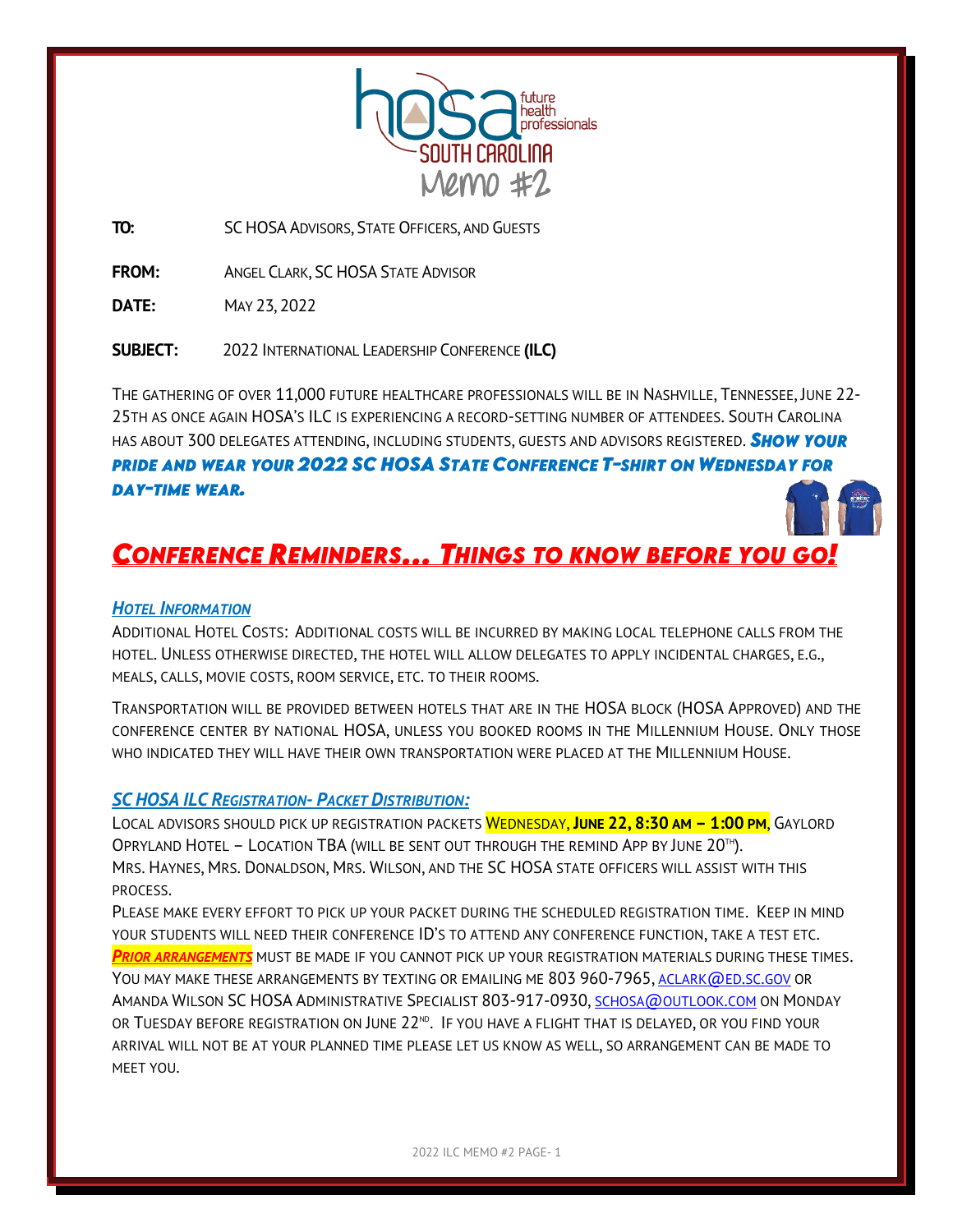

### *SC HOSA Trading Pins:*

DURING SC HOSA'S ILC REGISTRATION, WEDNESDAY, JUNE 22, 8:30-1:00, TRADING PINS WILL BE AVAILABLE FOR PURCHASE. OLD AND NEW TRADING PINS WILL BE AVAILABLE ON A "FIRST-COME, FIRST -SERVE" BASIS. CASH ONLY FOR PIN PURCHASES. PRE-PAID ORDERS MAY ALSO BE PICKED UP AT REGISTRATION.

### *Competitive Event Changes and Deletions:*

PLEASE TEXT OR EMAIL ANY DELETIONS OR COMPETITIVE EVENT CHANGES **PRIOR TO 6PM ON MONDAY,JUNE 20TH**, TO THE ABOVE NUMBERS OR MY EMAIL ADDRESS A[T ACLARK](mailto:aclark@ed.sc.gov) @ED.SC.GOV. YOU CAN ONLY MAKE CHANGES WITHIN YOUR CURRENTLY REGISTERED ATTENDEES.

### *ORIENTATIONS FOR ALL LOCAL ADVISORS:*

PLAN TO ATTEND THIS INFORMATIVE SESSION ON **WEDNESDAY,JUNE 21**, **1:30-2:30PM, AT GAYLORD OPRYLAND HOTEL**  TO HEAR CONFERENCE ANNOUNCEMENTS, CHANGES AND UPDATES. REFER TO THE CONFERENCE PROGRAM FOR LOCATION OR LOOK FOR A REMINDER TO COME THROUGH YOUR ILC APP.

### *SC HOSA STATE MEETING:*

THERE WILL NOT BE A STATE MEETING THIS YEAR! FOR THIS REASON, IT WILL BE VERY IMPORTANT TO ATTEND THE ADVISOR'S ORIENTATION LISTED IN THE PREVIOUS PARAGRAPH.

# **GENERAL CONFERENCE INFORMATION- THINGS TO KNOW WHEN YOU ARE THERE!**

### *EDUCATIONAL SYMPOSIUM:*

MANY WORKSHOPS WILL BE OFFERED AS A PART OF THIS PROFESSIONAL CONFERENCE. WORKSHOPS ARE ON A FIRST-COME, FIRST-SERVE BASIS. SOME ARE OFFERED FOR "ADVISORS ONLY," BY "INVITATION ONLY," OR BY PRE-REGISTRATION. CHEC[K WWW](http://www.hosa.org/).HOSA.ORG FOR THE SCHEDULE TO BE POSTED AFTER JUNE 1ST.

*NEW ADVISORS:* THERE WILL BE A "NEWCOMERS—COFFEE TALK," WEDNESDAY, JUNE 22, 8:00–9:00 AM. THIS IS AN INFORMAL SESSION DESIGNED FOR NEW ADVISORS, TO PROVIDE A TIME TO ASK QUESTIONS AND LEARN HOW TO TAKE ADVANTAGE OF THE OPPORTUNITIES OFFERED AT THE ILC.

*HOSA LEADERSHIP UNIVERSITY:*THE NEW SC HOSA STATE OFFICER TEAM WILL ATTEND THE HOSA 301– STATE OFFICERS LEADERSHIP WORKSHOP, TUESDAY, JUNE 23, 1:00-4:00PM.

*OTHER SESSIONS:* SC MEMBERS ATTENDING OTHER SESSIONS WITHIN THE HOSA LEADERSHIP UNIVERSITY SUCH AS CHAPTER OFFICER 201, LOCAL MEMBER 101,NEW CHAPTER ADVISOR 401, AND ADVANCED CHAPTER ADVISOR 501. **PLEASE CHECK THE AGENDA FOR TIMES AND LOCATIONS.**

*CONTINUING EDUCATION UNITS FOR ADVISORS:*ADVISORS INTERESTED IN RECEIVING CREDIT FOR CONFERENCE ATTENDANCE THAT COULD BE APPROVED BY YOUR LOCAL SCHOOL DISTRICT FOR CERTIFICATION RENEWAL POINTS SHOULD REVIEW INFORMATION IN THE [2022-HOSA-ILC45-G](https://hosa.org/wp-content/uploads/2022/04/2022-HOSA-ILC45-Guide-sm-4-13.pdf)UIDE-SM-4-13.PDF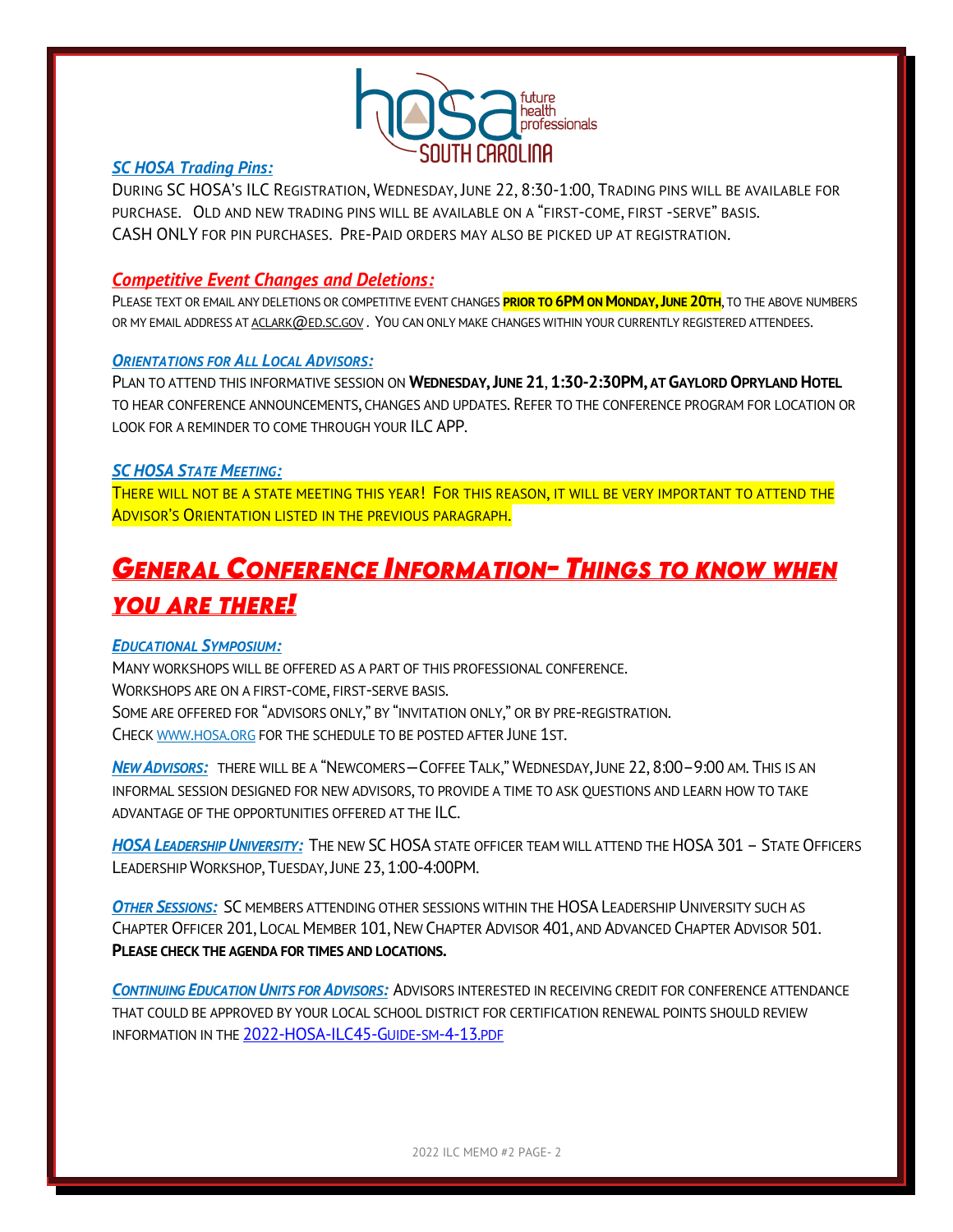

### *VOLUNTEERS AT ILC- THANK YOU TO ALL SC HOSA VOLUNTEERS!*

- *FLAG BEARER:* **GUNJA PATEL, SCHOSA STATE PRESIDENT** WILL SERVE AS FLAG BEARER IN THE PARADE OF FLAGS, ILC OPENING GENERAL SESSION, WEDNESDAY EVENING.
- *VOTING DELEGATES***:** STATE OFFICERS, **ALLANDAVE CABANAYAN**, LOWER RICHLAND HIGH SCHOOL AND **GRACE HAINS**, ACADEMY FOR ARTS, SCIENCE & TECHNOLOGY WILL REPRESENT SC HOSA AS VOTING DELEGATES. ALL MUST ATTEND THE **VOTING DELEGATE ORIENTATION**, **WEDNESDAY,JUNE 22, 1:00- 4:00PM. MEET THE**  CANDIDATES BREAKFAST, THURSDAY, JUNE 23, 8:00 AM-12:30 PM, AND THE BUSINESS SESSION, FRIDAY, JUNE **24, 8:30 AM−1:30 PM** TO ELECT NEW NATIONAL EXECUTIVE COUNCIL.
- *WORKSHOP AMBASSADORS:* STATE OFFICERS, **GUNJA PATEL,** WHITE KNOLL HIGH SCHOOL AND **ANNA MURRAY**, CENTER FOR PUBLIC HEALTH & ADVANCED MEDICAL STUDIES WILL REPRESENT SC ON THE NATIONAL WORKSHOP AMBASSADOR COMMITTEE**. AMBASSADOR ORIENTATION IS WEDNESDAY,JUNE 22, 4:00-5:00PM.** EACH AMBASSADOR WILL OVERSEE A WORKSHOP ROOM ON THURSDAY, JUNE 23, 2022.
- *INTERNATIONAL COURTESY CORPS:* **MEETING IS WEDNESDAY,JUNE 22, FROM 3:00- 4:00 PM.** COURTESY CORPS WILL CHECK DELEGATES FOR **TICKETS AND NAME BADGES** BEFORE FRIDAY OR SATURDAY'S GENERAL SESSIONS. ASSIGNMENTS WILL BE MADE AT THE MEETING. **THERE WILL BE LESS CONFUSION AT THE DOORWAY IF ADVISORS WILL ENSURE ALL DELEGATES ARE PROPERLY ATTIRED (SE[E DRESS CODE](http://www.schosa.org/wp-content/uploads/2022/03/ILC-DressCode.pdf) POLICY IN THE HOSA ILC GUIDE) WITH THEIR NAME BADGES AND TICKETS.**

THE TICKET TAKERS AND DRESS CODE CHECKERS WILL BE **VISHWA PATEL, ELLIE SECKINGER, ANISHA PATEL, AND ELIZABETH LIVESAY UNDER THE DIRECTION OF DAWN PEEBLES FROM BEAUFORT HIGH SCHOOL**.

OTHER INTERNATIONAL COURTESY CORPS REPRESENTATIVES COME FROM **BLACKSBURG HIGH SCHOOL UNDER THE GUIDANCE OF JANEEKA MILLER.** (STUDENTS: PAIGE BEAM, GRACE MARTIN, AND OLIVIA MARTIN ALSO OUR STATE OFFICER **JESSICA NERI-NUNEZ** WILL BE ASSISTING IN SOME CAPACITY FOR COURTESY CORPS AT THE ILC. SHE DOES NOT HAVE HER ASSIGNMENT AS OF YET.

**•** *SOUTH CAROLINA COURTESY CORPS***:** WE HAVE SPECIFIC STUDENTS WHO HAVE VOLUNTEERED TO ASSIST WITH OUR STATE SPONSORED EVENTS: HUMANI PONNEKANTI, JOCELYN YANEZ, KATHREN MIZE, AIDARIS CASTRO. THEY ARE **NOT** REQUIRED TO ATTEND THE ILC ORIENTATION MEETING. THESE STUDENTS WILL BE CONTACTED BY THE EVENT MANAGER TO LET THEM KNOW WHEN/ WHERE TO SHOW UP. IF YOU ARE WORKING AN EVENT AND ONE OF THESE IS YOUR STUDENT, YOU SHOULD REOUEST FOR THEM TO BE COURTESY CORPS AT YOUR EVENT. PLEASE LET YOUR EVENT MANAGER KNOW.

CONT'D ON NEXT PAGE…